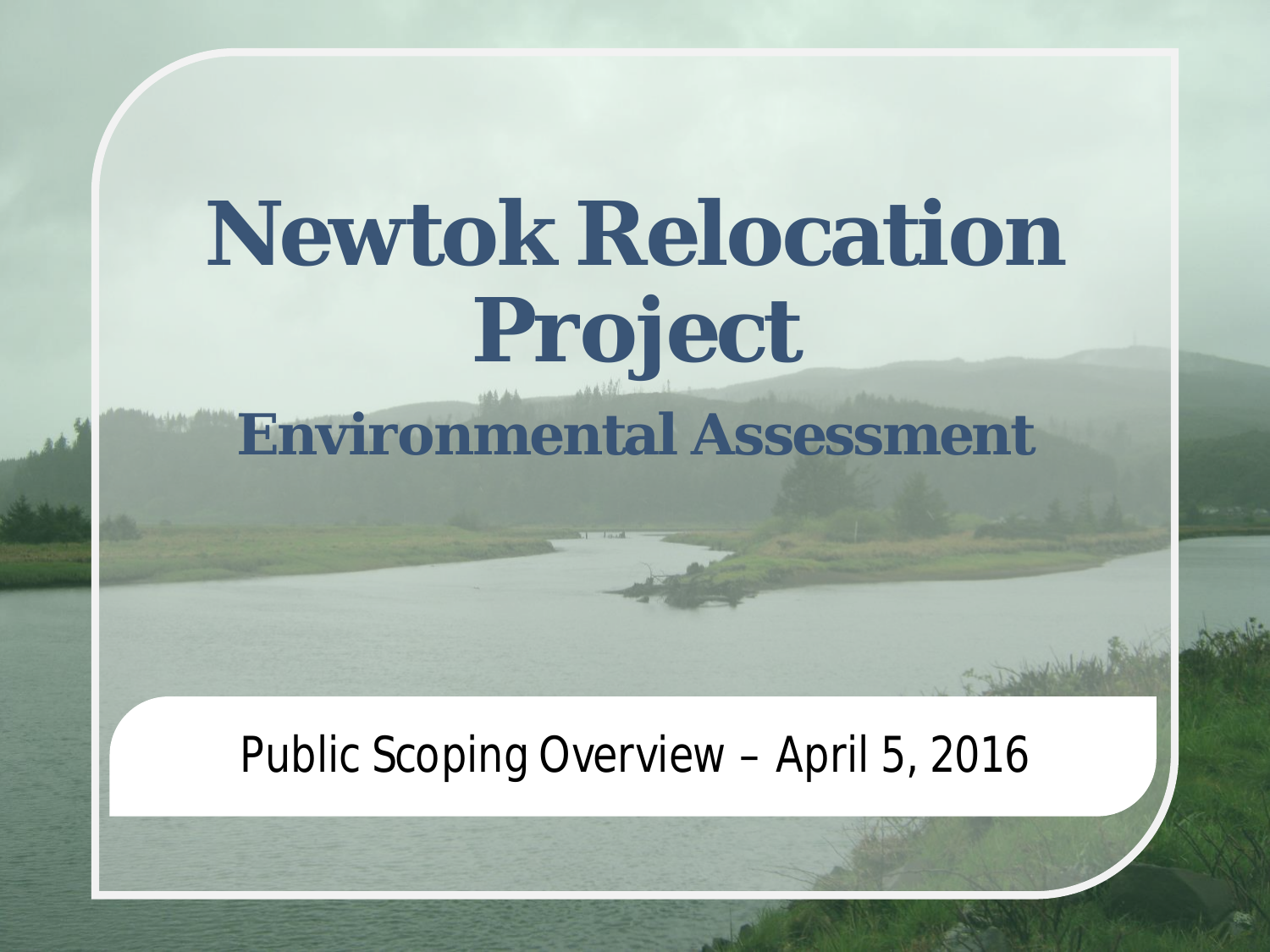### **FEMA Hazard Mitigation Grant Program**

- Funds from federal disaster declaration Newtok affected with past damages
- Roles and responsibilities and grant award process
	- Ê Village applies to State, does project after grant award
	- Ê State determines eligibility, administers grant
	- Ê FEMA confirms eligibility, completes environmental review, awards grant
- Pending application = relocate 12 homes from Newtok to Mertarvik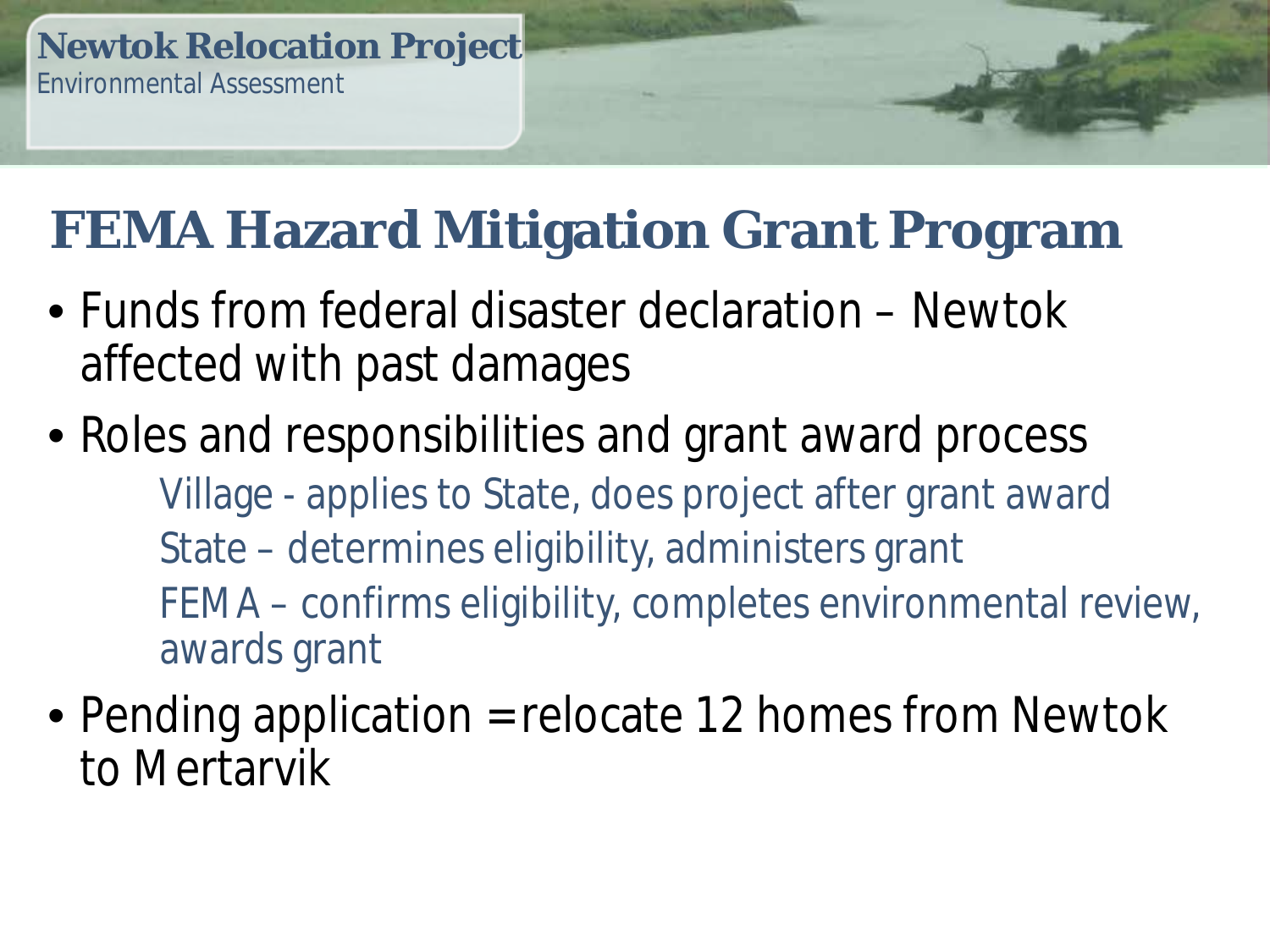# **BIA Tribal Transportation Program**

- Available funds
- Roles and responsibilities
	- Ê Village
	- Ê BIA
- Process for use of funds
- Existing contracts and scope of work in Mertarvik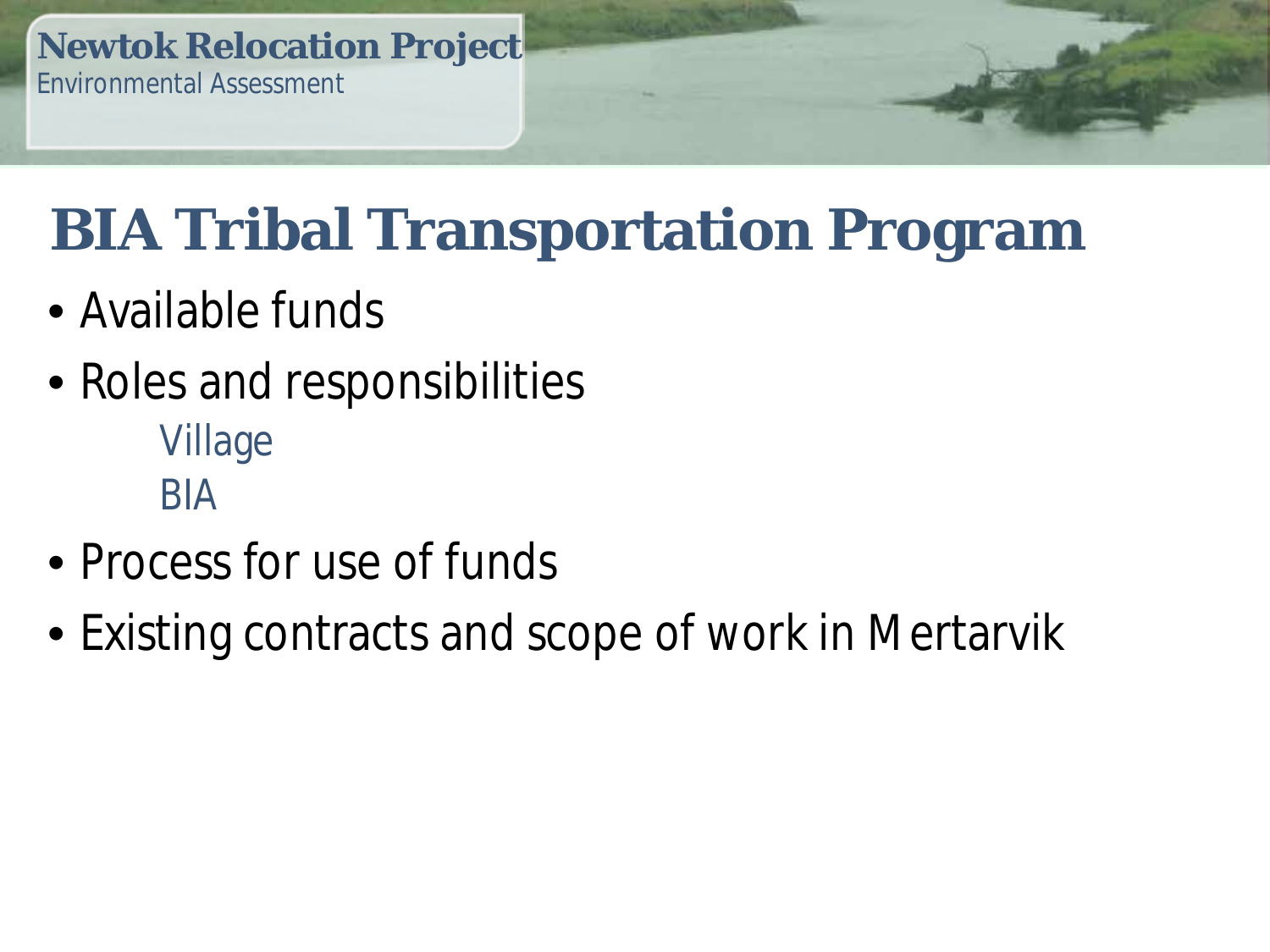#### **Other Potential Funds/Projects for 12 Home Relocations**

- HUD
- State
- Private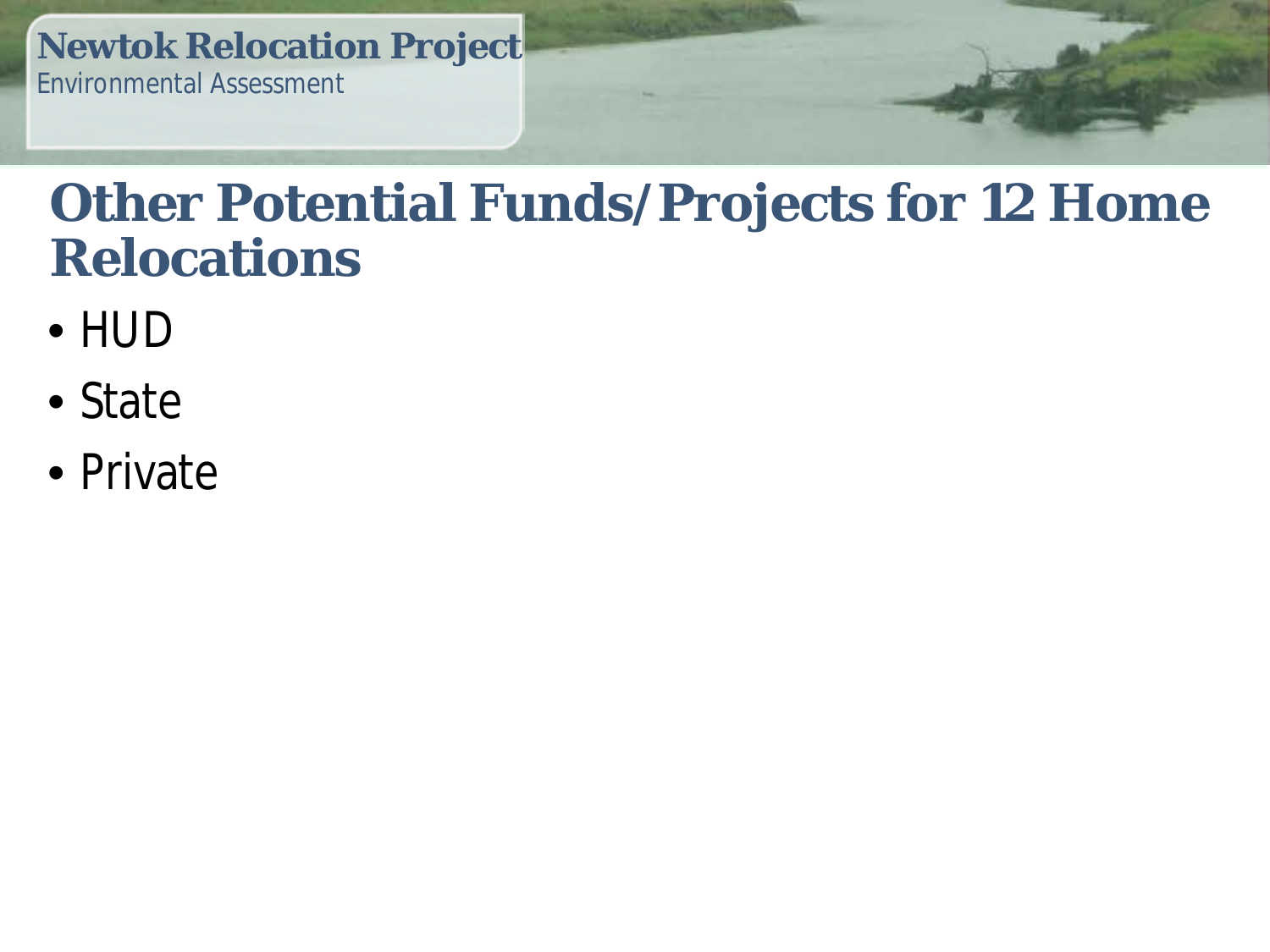# **Federal Environmental Review**

- Use of Federal funding triggers environmental review
- Key law National Environmental Policy Act (NEPA) É Consider, disclose, and document affects to human environment before action (e.g. funding use)
- $\bullet$  Other laws  $-$ 
	- $\hat{\mathsf{E}}$  National Historic Preservations Act How are historic properties and cultural resources affected?
	- Ê Endangered Species Act How are threatened and endangered species affected?
	- $\hat{\mathsf{E}}$  Various Executive Orders such as affects to wetlands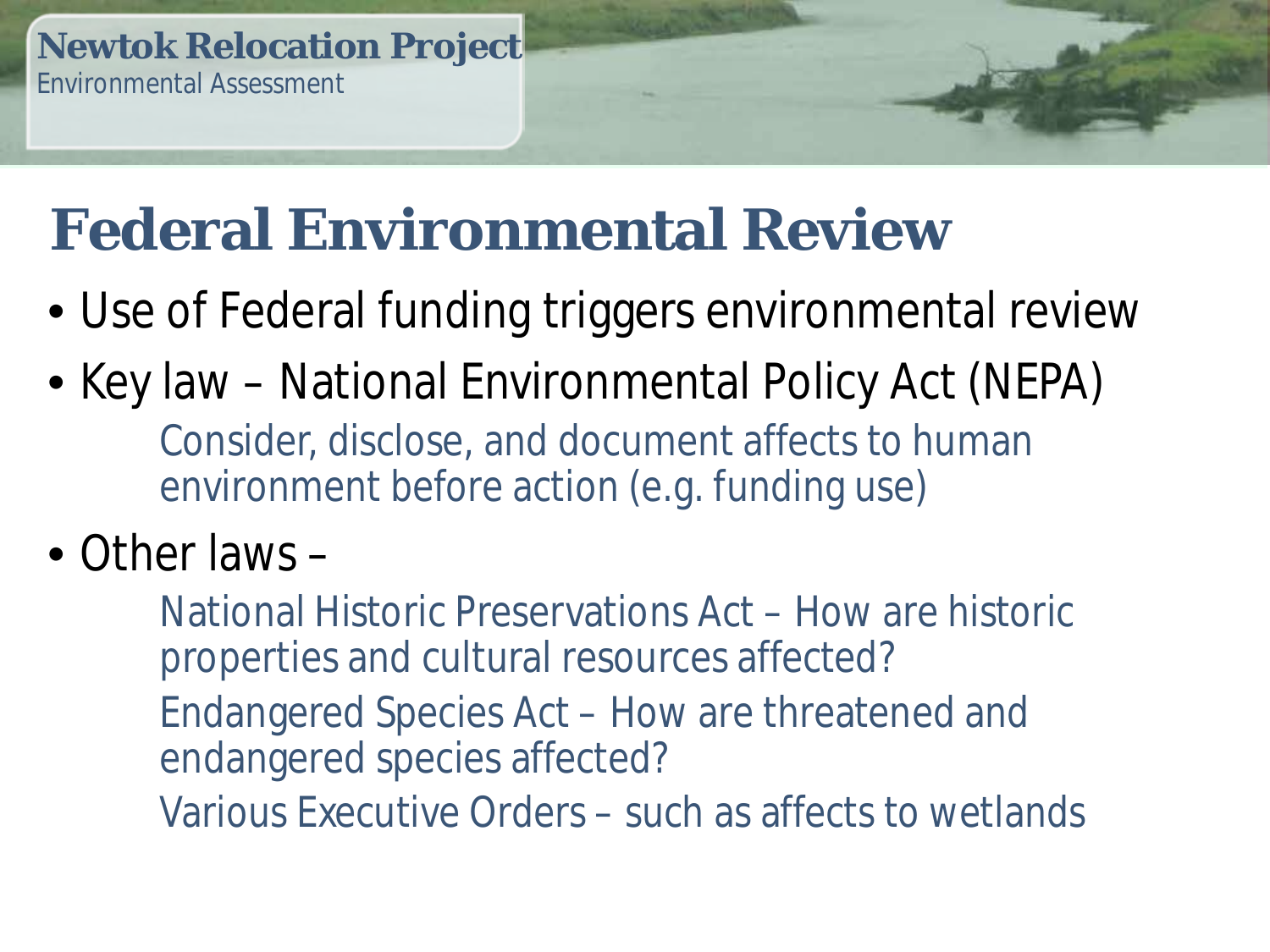# **Basic NEPA Review Process**

- È Initial determination of review level based on scope of work
- $E$  Scope review who, how, what
	- S Public involvement



- E Complete analysis and agency consultations to determine impacts
- Ê Document review and findings in Environmental Assessment
	- **§ Public involvement**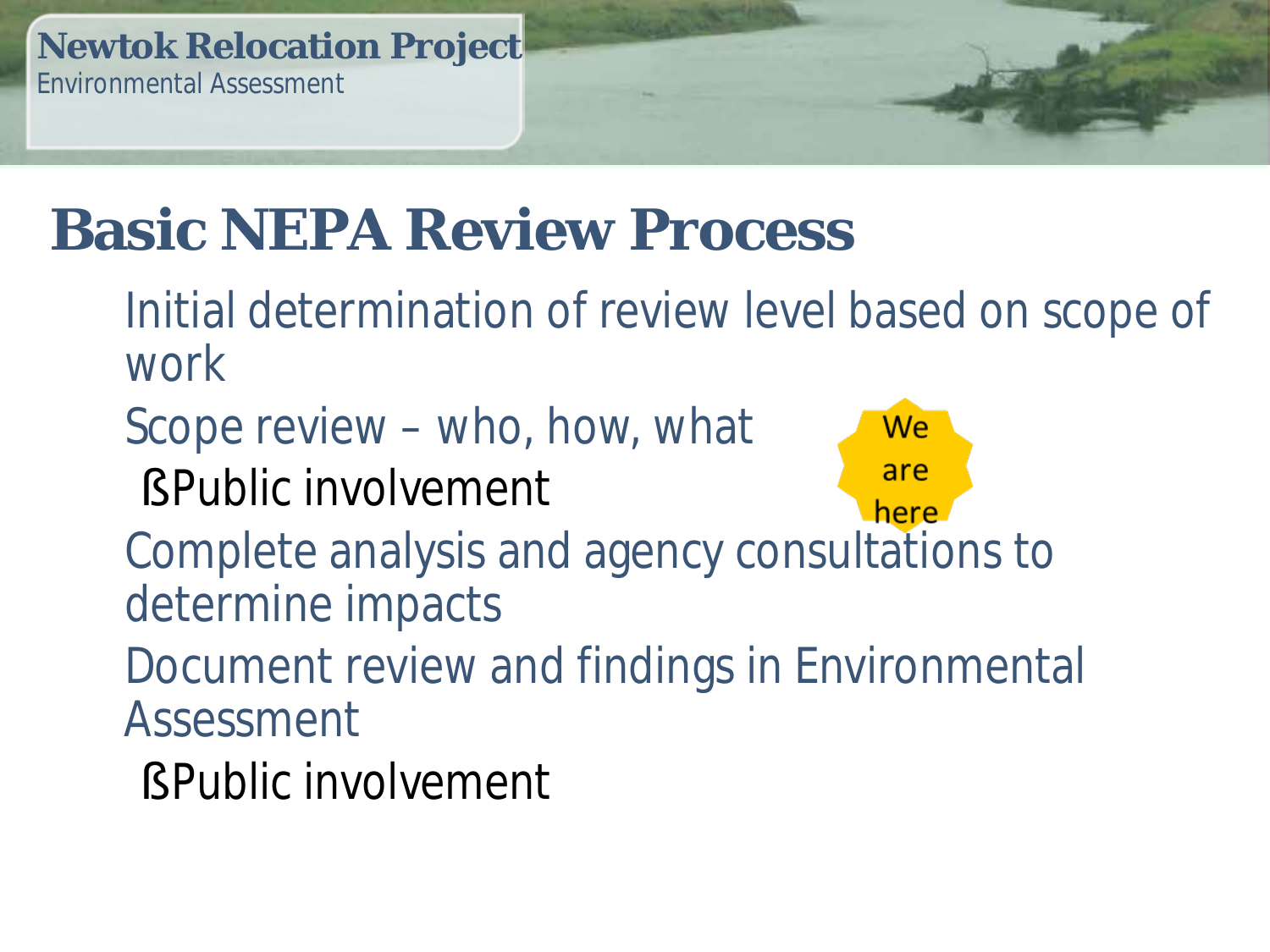#### **What is an Environmental Assessment?**

- üPurpose and Need What is the 'problem' and why do something about it
- üAlternatives What do we want to do and other options to address the 'problem'
- üAffected environment and consequences if we proceed with options, how things will change
	- land, water, air, vegetation wildlife, community

üMitigation – ways to reduce negative impacts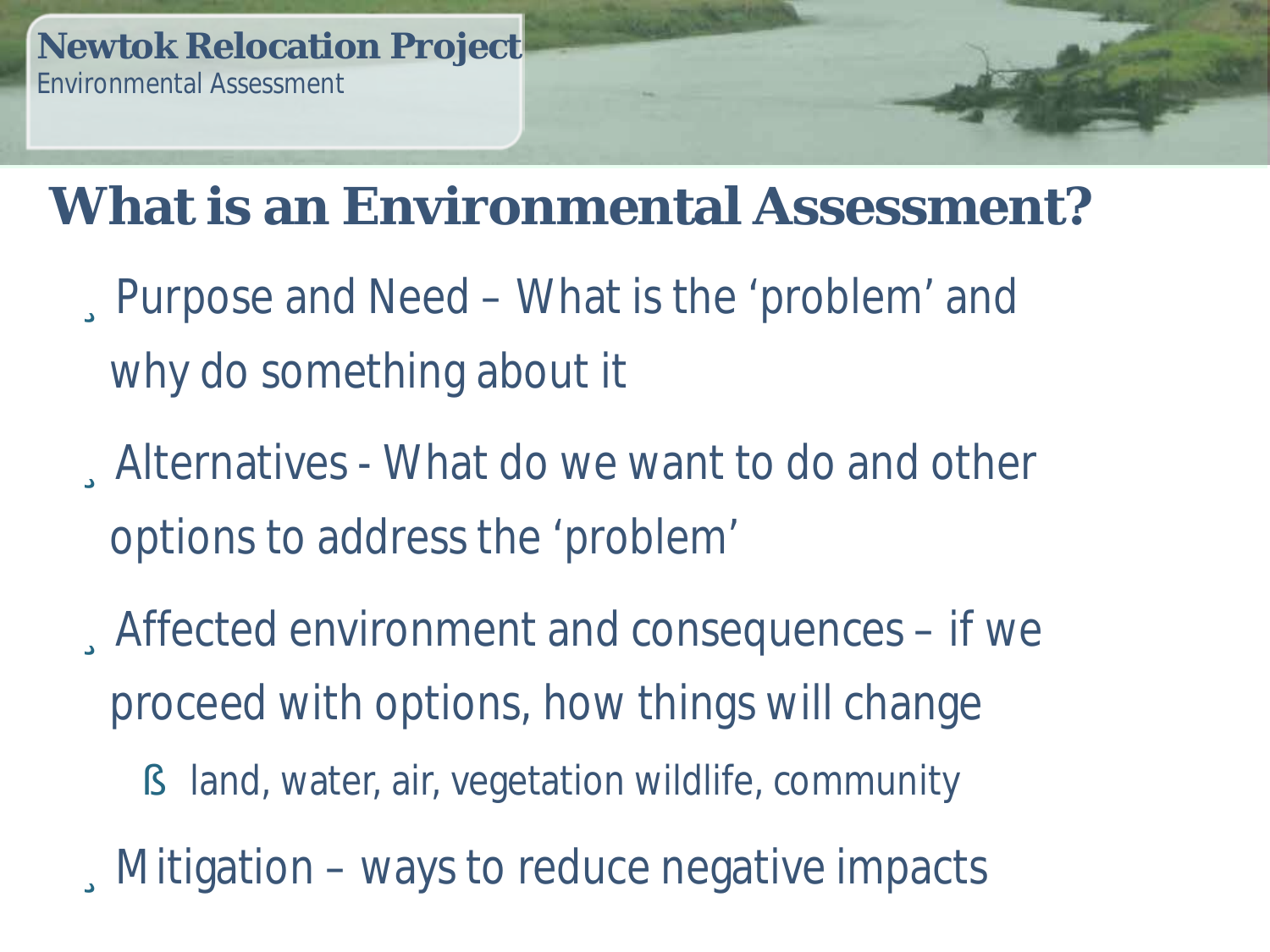# **EA Scoping**

- Scoping is an **important step** of the NEPA process
- Purpose of scoping is to **share information** about the proposed project and **gather input** to prepare EA
	- Ê Gather pertinent information and studies done to date
	- Ê Get public and organizational input
	- Ê Determine who needs to participate and role

#### • After scoping

- Ê **Review comments** to help refine alternatives and identify topics for study in the EA
- Ê **Conduct analysis and draft EA** for later public review and comment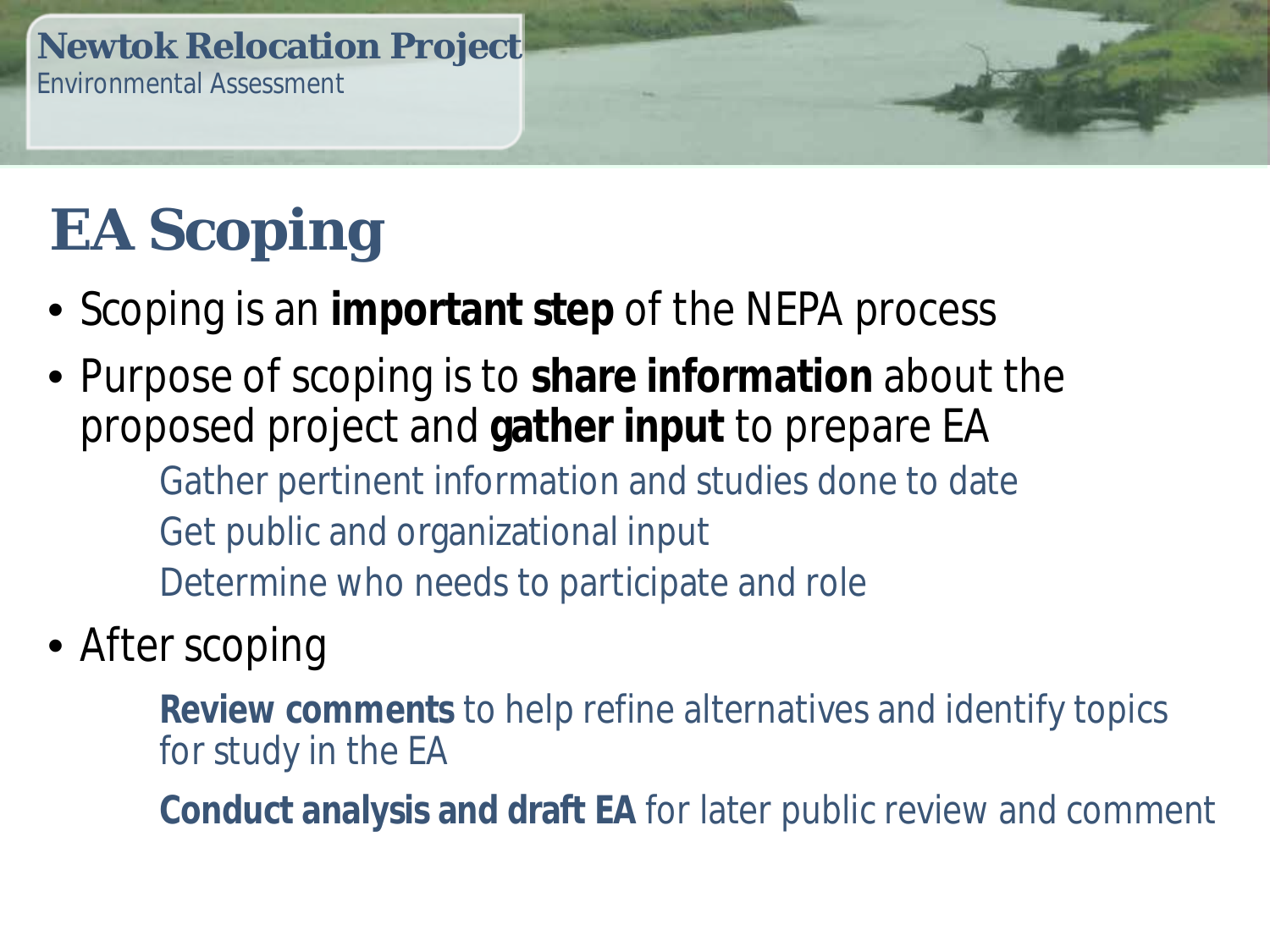### **Questions about NEPA or Process?**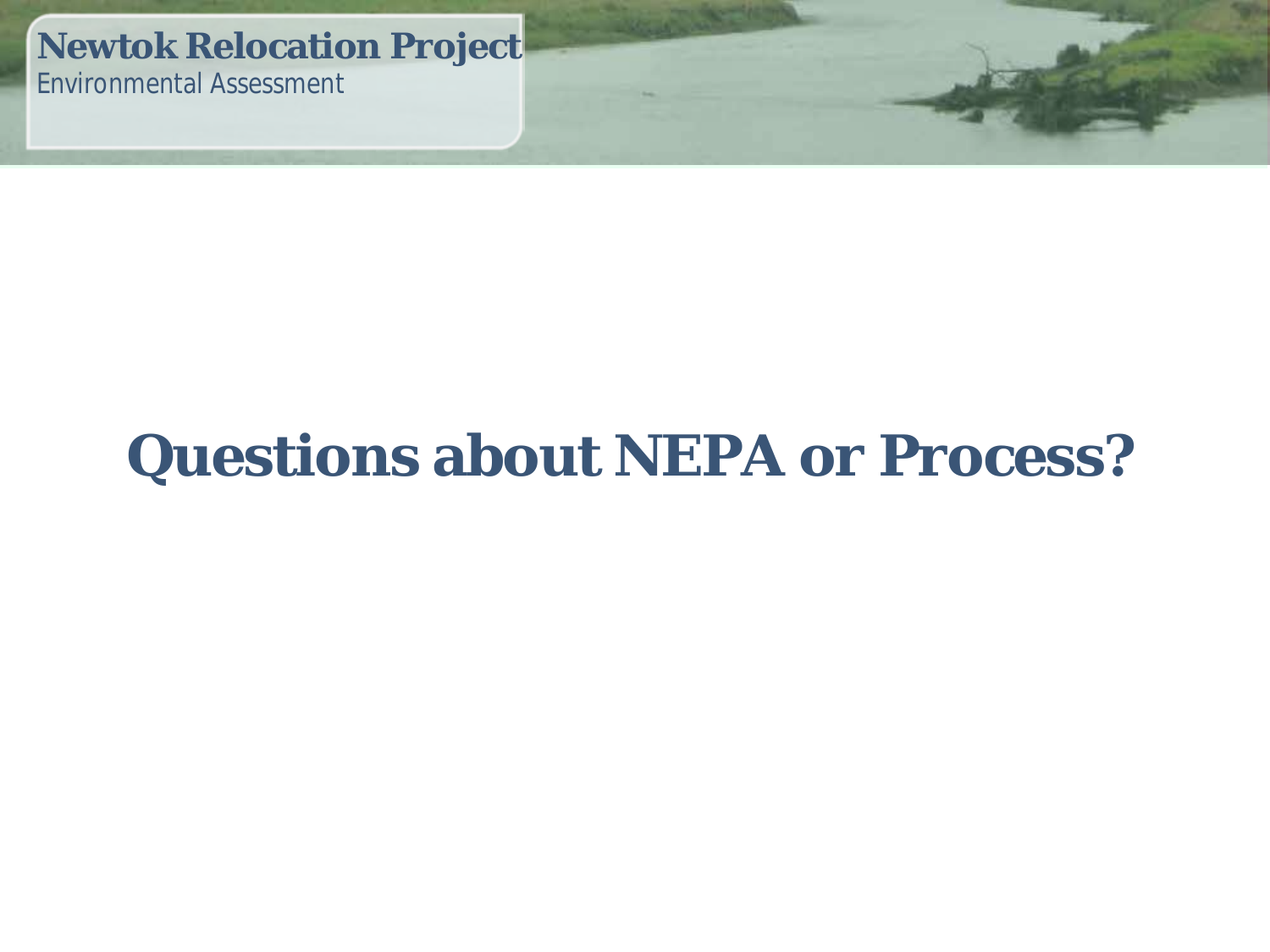## **Purpose and need**

- The **purpose** of the Newtok Relocation Project is to:
	- Ê Reduce flood and erosion damage to property and economic losses
	- Ê Reduce public health and life safety risk from floods and erosion
- The **need** for this project is because of:
	- Ê Ongoing and forecast erosion from the Ninglick River
	- Ê Past and forecast storm flooding
	- Ê Widespread damage to property and economic losses
	- Ê Life safety risks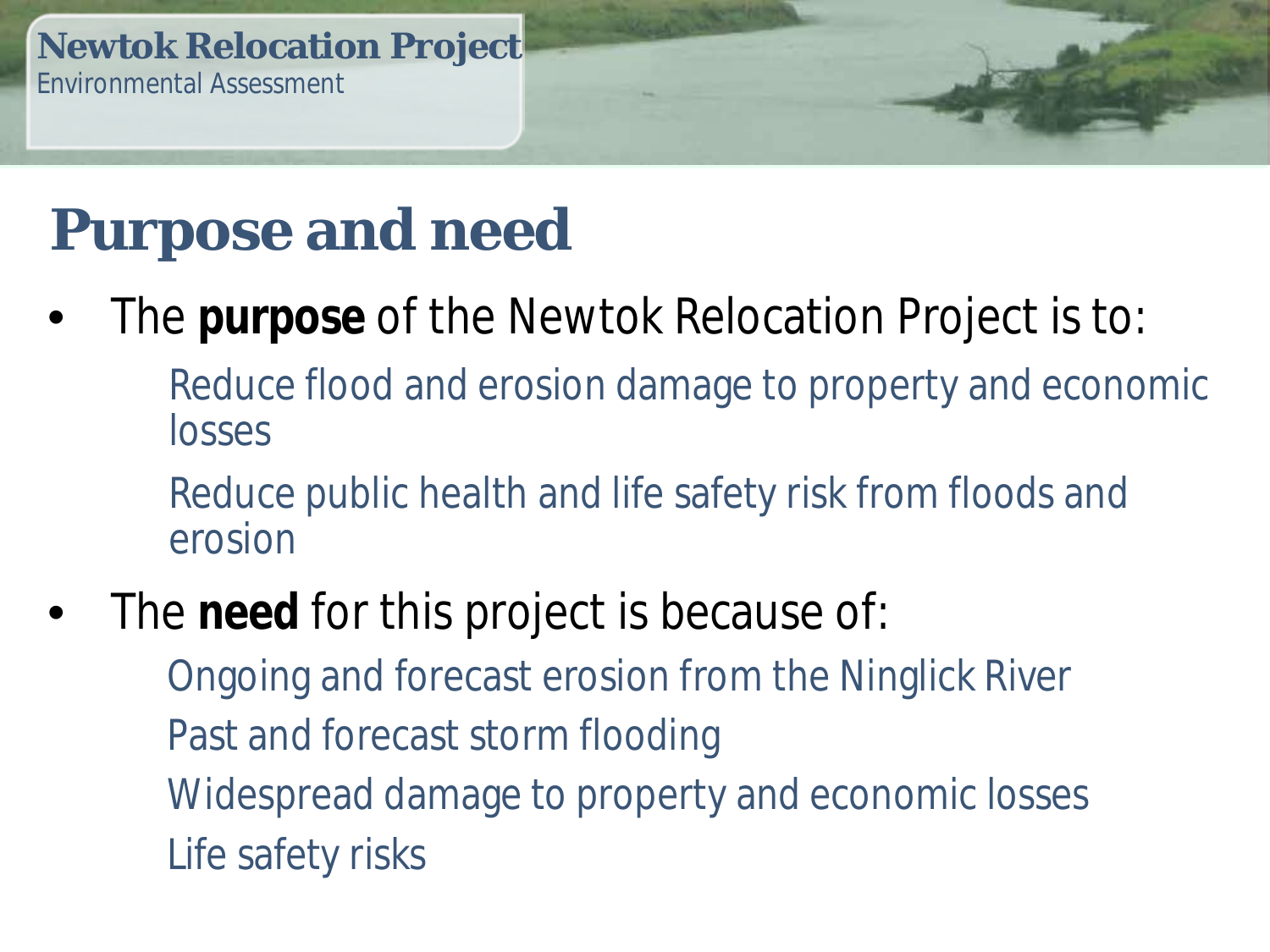#### **Proposed Alternative - Newtok Relocation (part of 'Pioneer Phase')**

- In Mertarvik: Build some community roads, retrofit community well, retrofit wastewater septic system, increase bulk fuel storage, interim landfill
- Complete an emergency response plan
- Purchase skiff
- Move 12 houses from Newtok to Mertarvik by barge
- Purchase home generators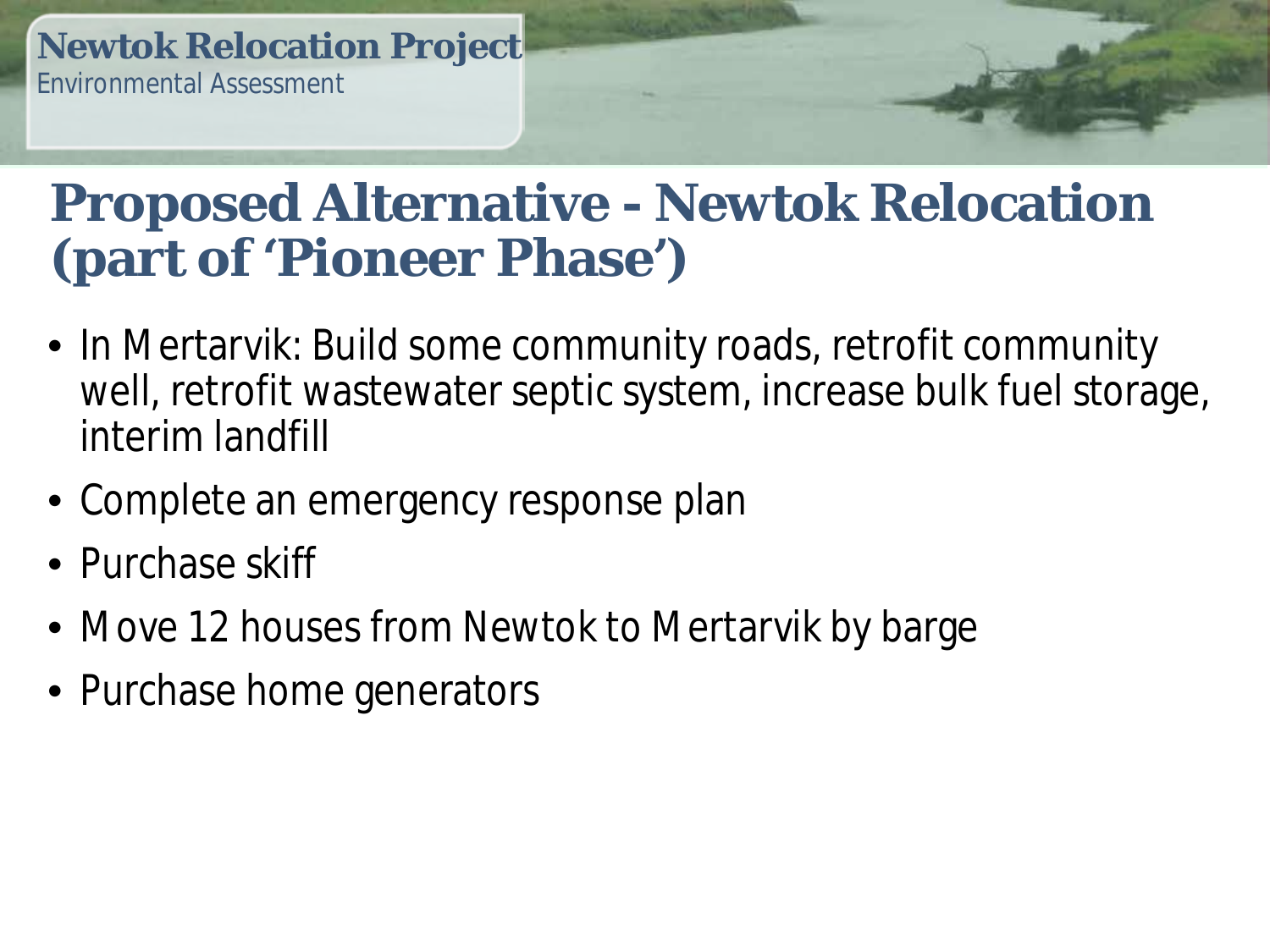#### **Mertarvik Layout with Project Elements**

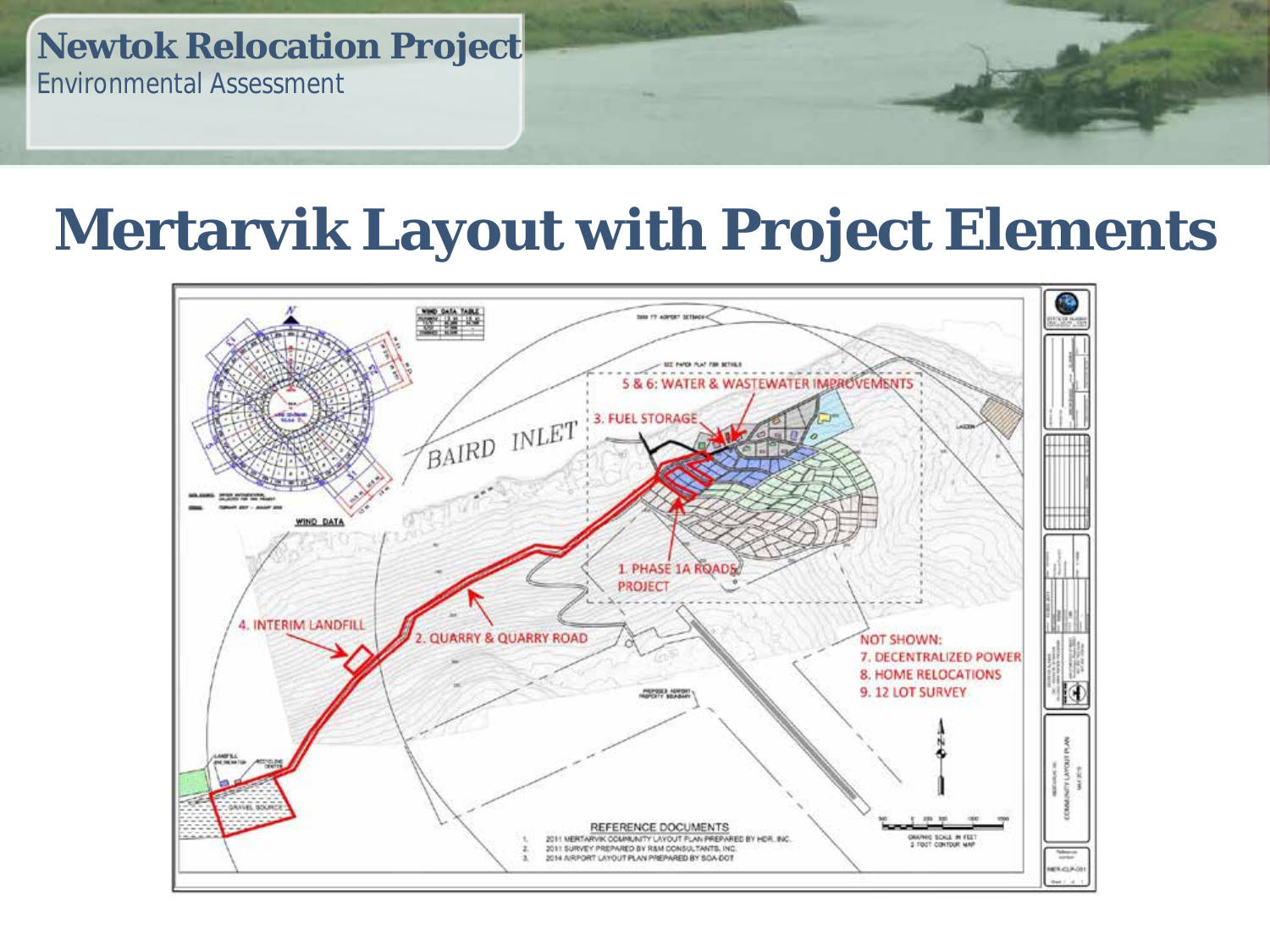#### **Planned Lots for Relocated Homes**

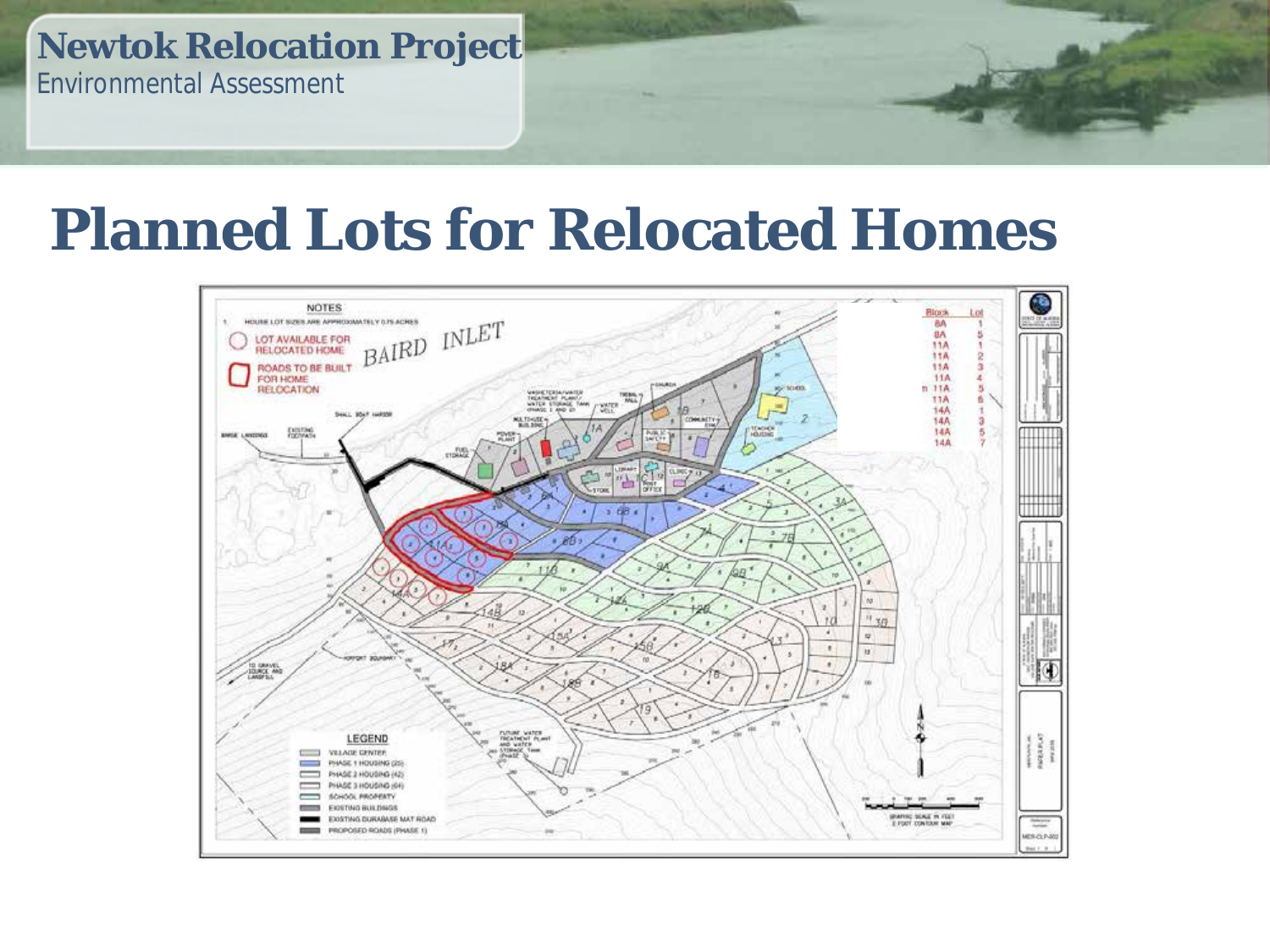# **Other possible alternatives**

- No Action Alternative required and used for comparison of impacts Ê No project funded by FEMA and BIA
- Build erosion and flood control in Newtok
- Buyout of select homes
- *Are there other options we should consider?*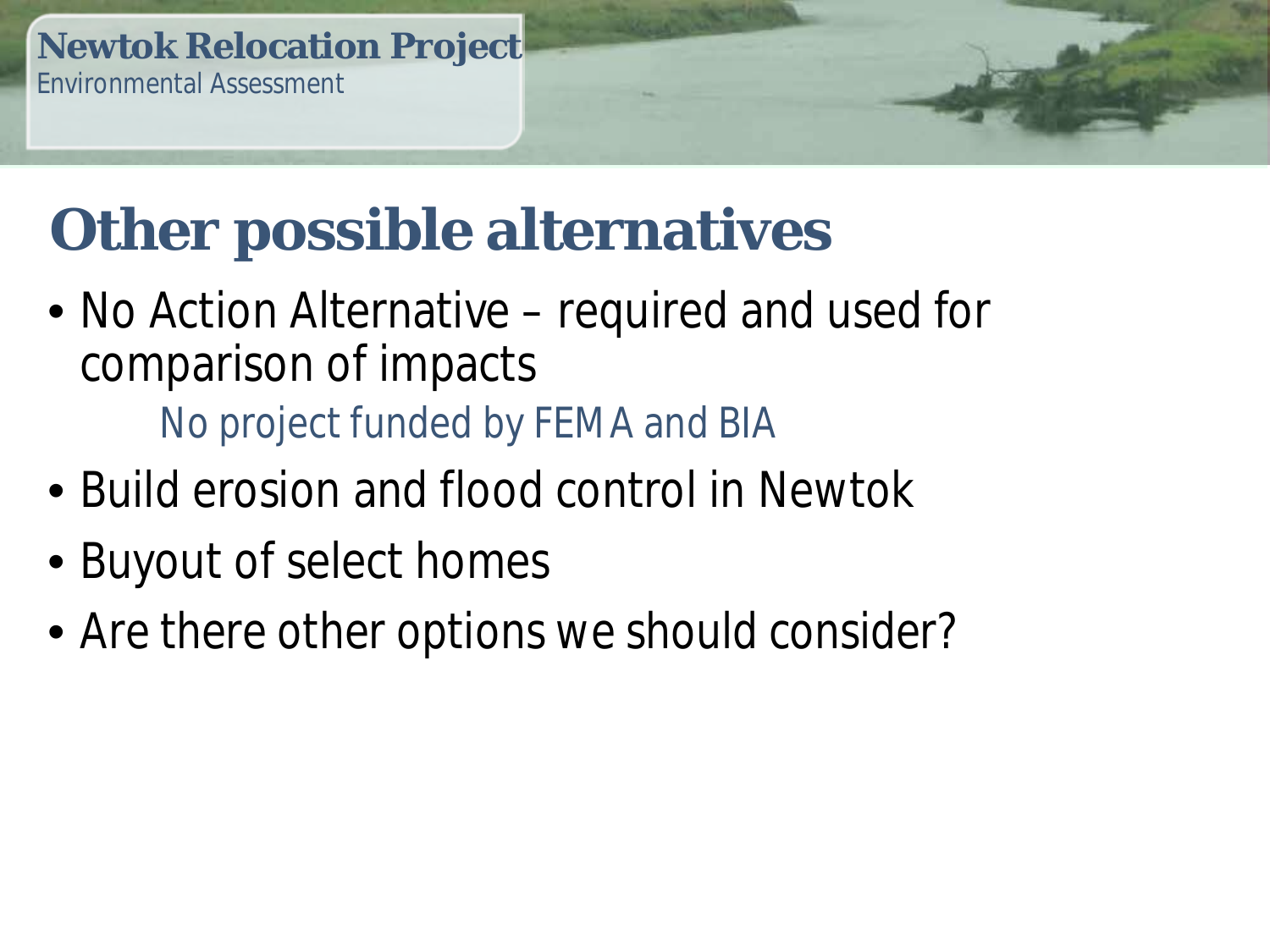#### **Natural resources and social/community considerations**

- Air quality
- Water
- Wetlands
- Vegetation
- Wildlife and habitat
- Transportation
- Healthcare/medical
- Education
- Emergencies
- Utilities
- Hazardous Materials